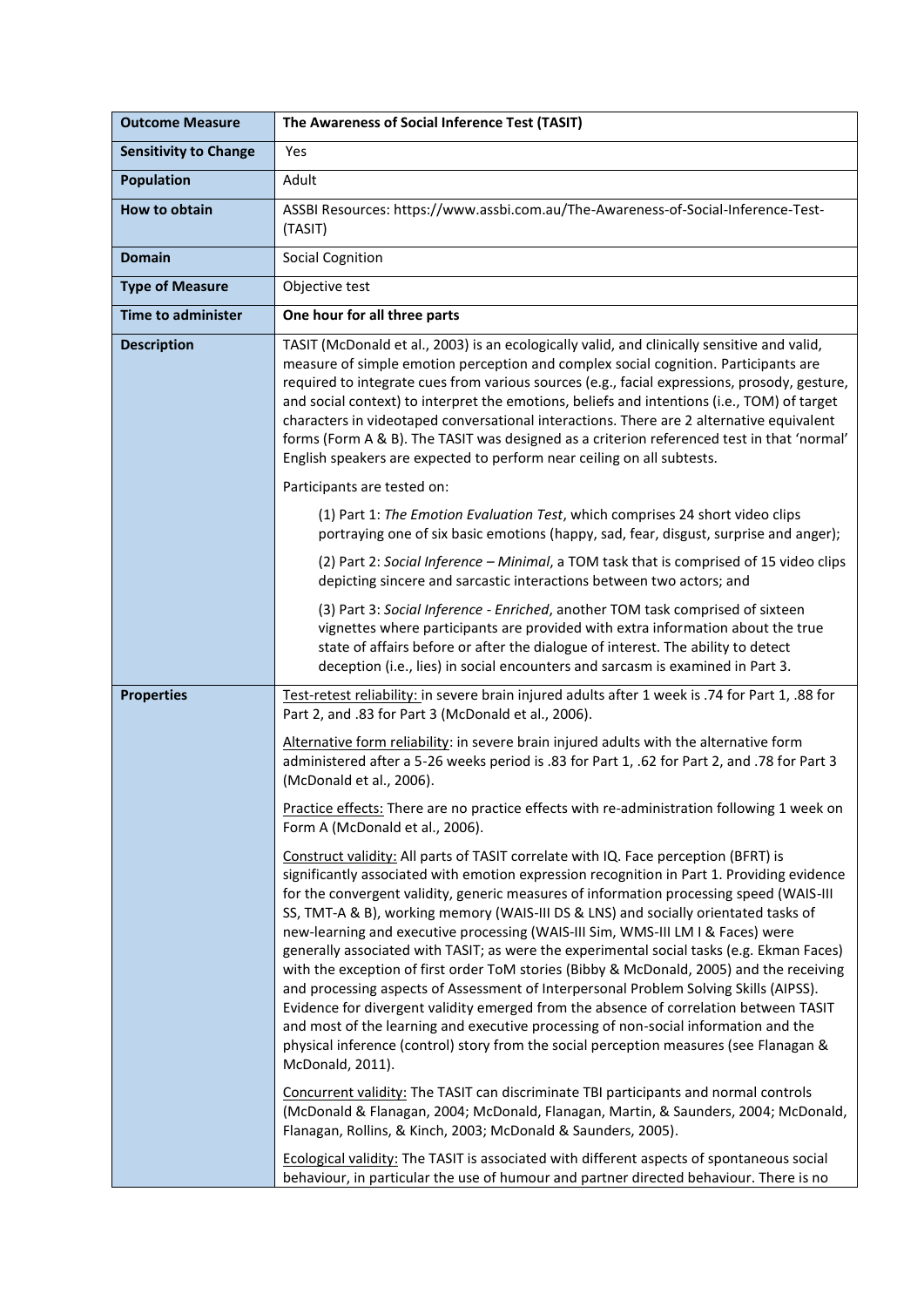|                      | correlation with SPSS Positive or Negative behaviours. Thus, failure to recognise social<br>cues on TASIT, translates into observable and reliable difficulties in spontaneous social<br>situations.<br>Discriminant validity<br>TASIT has been used extensively across many clinical populations including schizophrenia<br>(Bliksted, Videbech, Fagerlund, & Frith, 2017; Chung, Mathews, & Barch, 2011; Green et<br>al., 2012; Kern et al., 2009), major depression (Ladegaard, Larsen, Videbech, & Lysaker,<br>2014), stroke (Cooper et al., 2014), acquired brain injury (McDonald & Flanagan, 2004),<br>multiple sclerosis (Genova, Cagna, Chiaravalloti, DeLuca, & Lengenfelder, 2016),<br>Parkinson's Disease (Pell et al., 2014), Alzheimer's Disease (Kumfor et al., 2014) and<br>frontotemporal dementia (Kern et al., 2009). |
|----------------------|------------------------------------------------------------------------------------------------------------------------------------------------------------------------------------------------------------------------------------------------------------------------------------------------------------------------------------------------------------------------------------------------------------------------------------------------------------------------------------------------------------------------------------------------------------------------------------------------------------------------------------------------------------------------------------------------------------------------------------------------------------------------------------------------------------------------------------------|
| <b>Advantages</b>    | Additional details can be found in the TASIT Manual (Flanagan & McDonald, 2011).<br>Is an ecologically valid test that has good reliability and construct validity.<br>$\bullet$<br>The test can be administered by a non-psychologist.<br>$\bullet$<br>The test measures various aspects of social cognition including emotion<br>$\bullet$<br>perception and more complex (higher order) social cognition.<br>There are no similar measures currently available.<br>$\bullet$<br>It has been used extensively in TBI research.<br>$\bullet$                                                                                                                                                                                                                                                                                            |
| <b>Disadvantages</b> | Is lengthy to administer (about 60 to 85 minutes for TBI people).<br>$\bullet$<br>The test must be purchased (\$250).<br>$\bullet$<br>Is based on Australian culture and Australian English. Thus, may not be<br>$\bullet$<br>applicable to other cultures.                                                                                                                                                                                                                                                                                                                                                                                                                                                                                                                                                                              |

## **References**

Bibby, H., & McDonald, S. (2005). Theory of mind after traumatic brain injury. *Neuropsychologia, 43*(1), 99-114.

- Bliksted, V., Videbech, P., Fagerlund, B., & Frith, C. (2017). The effect of positive symptoms on social cognition in first-episode schizophrenia is modified by the presence of negative symptoms. *Neuropsychology, 31*(2), 209-219.
- Chung, Y. S., Mathews, J. R., & Barch, D. M. (2011). The effect of context processing on different aspects of social cognition in schizophrenia. *Schizophrenia Bulletin, 37*(Suppl 5), 1048-1056.
- Cooper, C. L., Phillips, L. H., Johnston, M., Radlak, B., Hamilton, S., & McLeod, M. J. (2014). Links between emotion perception and social participation restriction following stroke. *Brain Injury, 28*(1), 122-126.
- Genova, H. M., Cagna, C. J., Chiaravalloti, N. D., DeLuca, J., & Lengenfelder, J. (2016). Dynamic assessment of social cognition in individuals with multiple sclerosis: A pilot study. *Journal of the International Neuropsychological Society, 22*(1), 83-88.
- Green, M. F., Bearden, C. E., Cannon, T. D., Fiske, A. P., Hellemann, G. S., Horan, W. P., . . . Nuechterlein, K. H. (2012). Social cognition in schizophrenia, part 1: Performance across phase of illness. *Schizophrenia Bulletin, 38*(4), 854-864
- Kern, R. S., Green, M. F., Fiske, A. P., Kee, K. S., Lee, L., Sergi, M. J., . . . Nuechterlein, K. H. (2009). Theory of mind deficits for processing counterfactual information in persons with chronic schizophrenia. *Psychological Medicine, 39*, 645-654.
- Kumfor, F., Sapey-Triomphe, L.-A., Leyton, C. E., Burrell, J. R., Hodges, J. R., & Piguet, O. (2014). Degradation of emotion processing ability in corticobasal syndrome and Alzheimer's disease. *Brain: A Journal of Neurology, 137*(11), 3061-3072.
- Ladegaard, N., Larsen, E. R., Videbech, P., & Lysaker, P. H. (2014). Higher-order social cognition in first-episode major depression. *Psychiatry Research, 216*(1), 37-43.